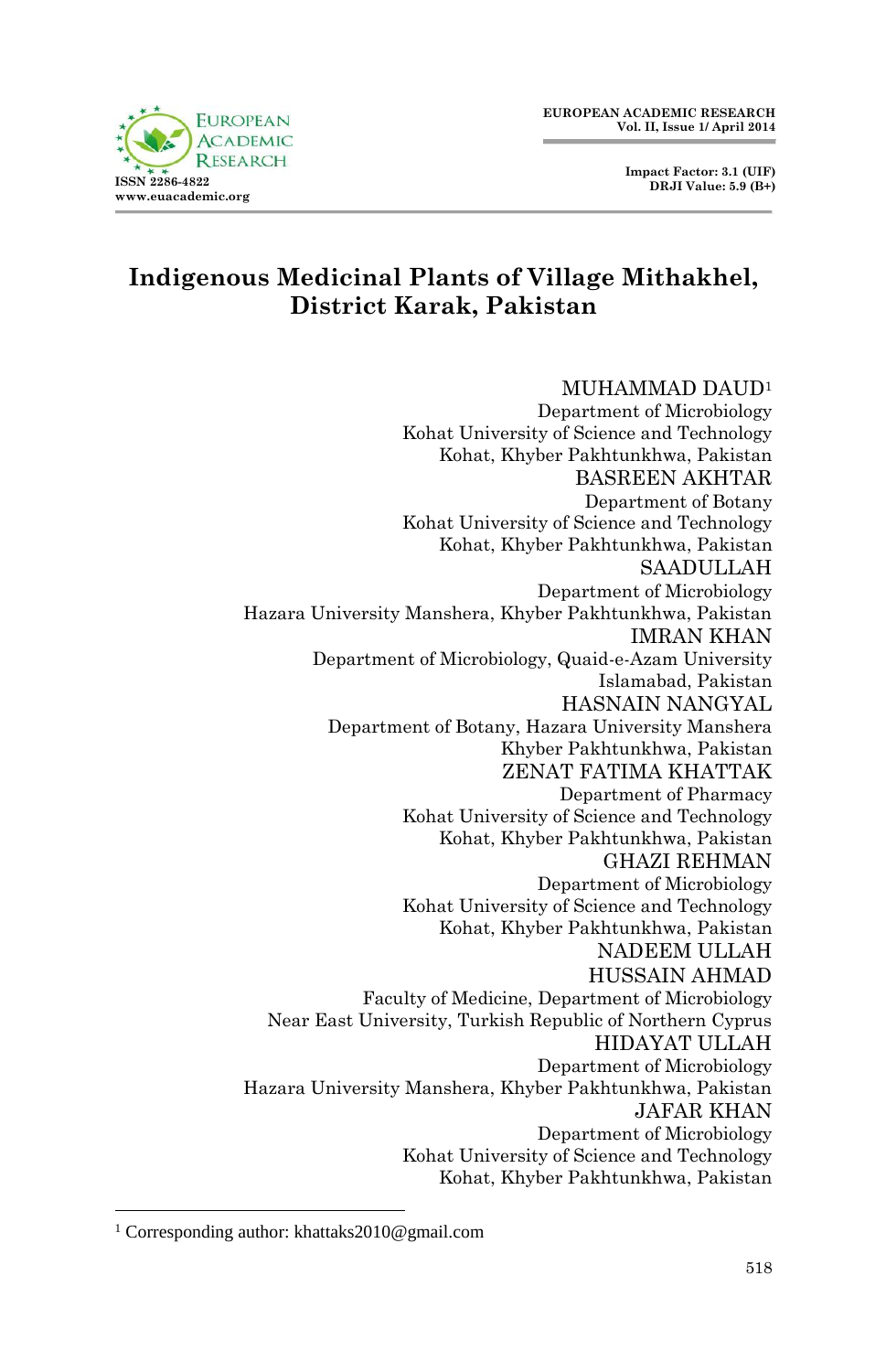#### **Abstract:**

*The research work was initiated to get information and report the prominent indigenous medicinal plants of village Mithakhel District Karak during 2013. As a whole about 47 plants belonging to 24 families were collected from various part of Mithakhel by using survey. Most of the plants belong to the following families, Moraceae (5 spp), Brassicaceae (4 spp), Rosaceae (4 spp), Solanaceae (3 spp), Zygophyllaceae (2 spp), Mimosaceae (3 spp), Poaceae (3 spp), Malvaceae ( 2 spp), Alliaceae ( 2 spp), Rutaceae (2 spp), Lamiaceae (2spp), Palmae (1 spp), Amaranthaceae (1 spp), Liliaceae (1 spp), Asclepidiaceae (1 spp), Cannabinaceae (1 spp), Papilionaceae (1 spp), Temaricaceae (1 spp) , Asclepiadaceae (1 spp ), Sapindaceae (1 spp), Meliaceae (1 spp), Arecaceae (1 spp), Myrtaceae (1 spp) and Chenopodiaceae (1 spp). The local inhabitants were ignorant and had little knowledge about the medicinal plant and proper time of collection. Younger generation doesn't know about indigenous knowledge of various medicinal plants, but the old people especially women have some knowledge about the wild resources of medicinal plants. The Medicinal plants were identified botanically along with their scientific names, family names, Vernacular names, part used and medicinal uses. Most of the plants are wild while few plants are cultivated.* 

**Key words**: Medicinal plants, Mithakhel, Botanically identified.

## **Introduction**

Medicinal plants play important role in traditional medicines, these plants are used for the treatment of various ailments [2].In world 4, 22, 000 plants are reported among them 50,000 are used in preparation of medicine [3]. The main objective of the research is to keep the record of indigenous uses of plants. For primary health care's needs 80% of the world population depend upon traditional medicine [4]. Instead of allopathic medicines plant remedies are often used [5]. The local people of the areas have good knowledge about the utilization of plants. As compared to costly pharmaceutical drugs local people mostly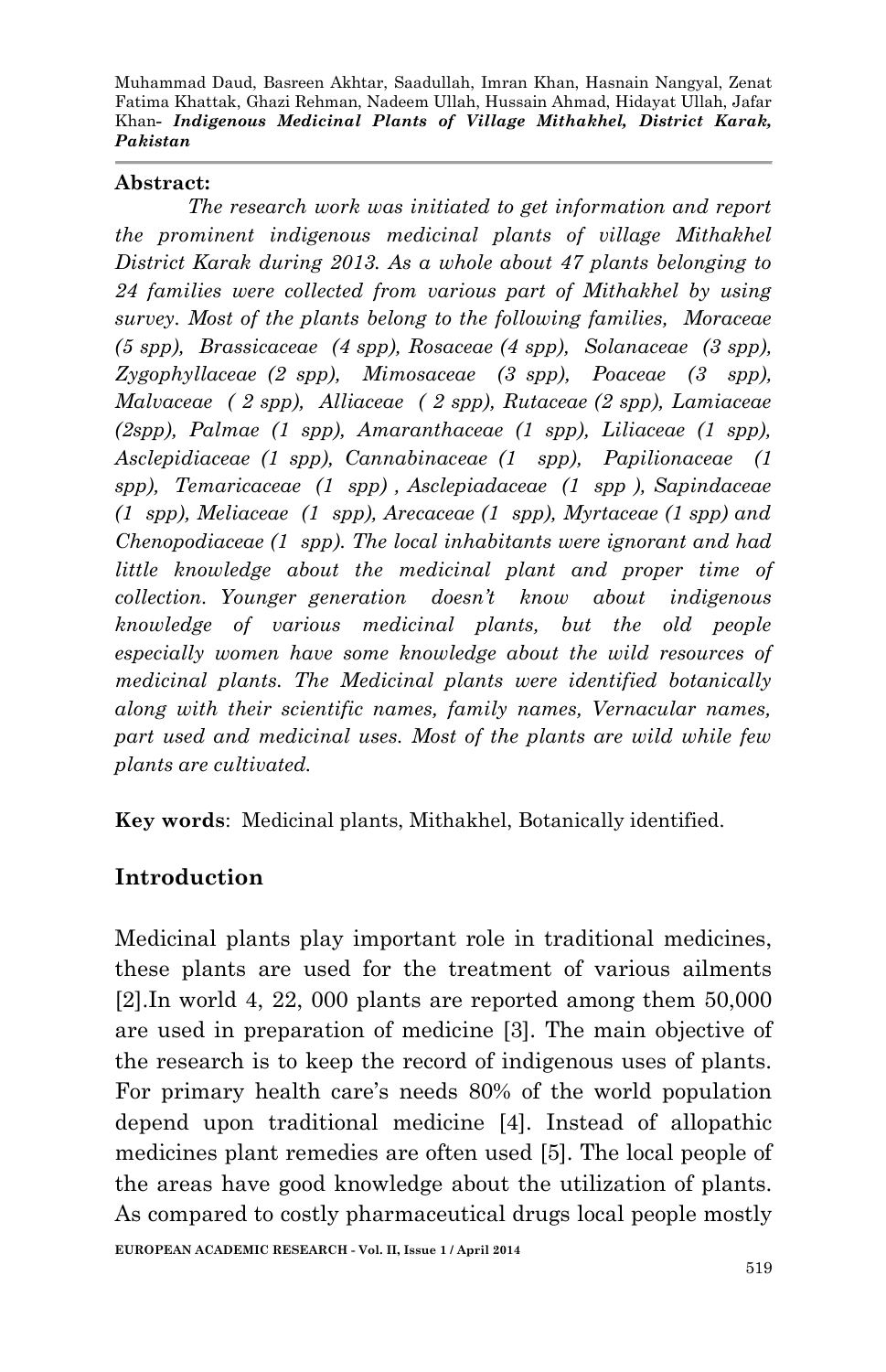prefer medicinal plants due to its easy availability and cheap therapy. Local people have the best knowledge about the therapeutic activity of traditional medicinal plants against different types of diseases. This knowledge has transferred to them by their ancestors [6].

In 1950 for traditional health practices eighty percent population of Pakistan was totally dependent on ethno medicines. [7] But now these medicines are used in rural areas [8] because with the passage of time indigenous knowledge develops which change the natural resources and culture.

About 6000 of plant species have been reported in Pakistan, among these plant species only 600 are documented [9].The research study was arranged in Mithakhel, District Karak. For different ethno botanical purposes people mostly depend upon wild sources because the agriculture is negligible.

On indigenous uses of medicinal plants various studies have been conducted in Pakistan [10] but the present study area is still unexplored. Therefore, a need was felt to document and conserve the traditional knowledge of the area before the information is lost forever. The aim of the study is to identify medicinal plants and explore their uses, to enlist the indigenous medicinal plants used by local people for common day ailments and to assess the plant conversation issues of the study area.

#### **Materials and Methods**

#### **Study area:**

Mitha Khel is a village and Union Council in Karak District of Khyber-Pakhtunkhwa province of Pakistan. It is located at 33°08'43N 71°11'21E with an altitude of 372 meters (1223 feet). It consists of various areas which are (Taqqi Mithakhel, Sangrati Mithakhel, Zeyrae, Mastikhel, and Darbaskhel).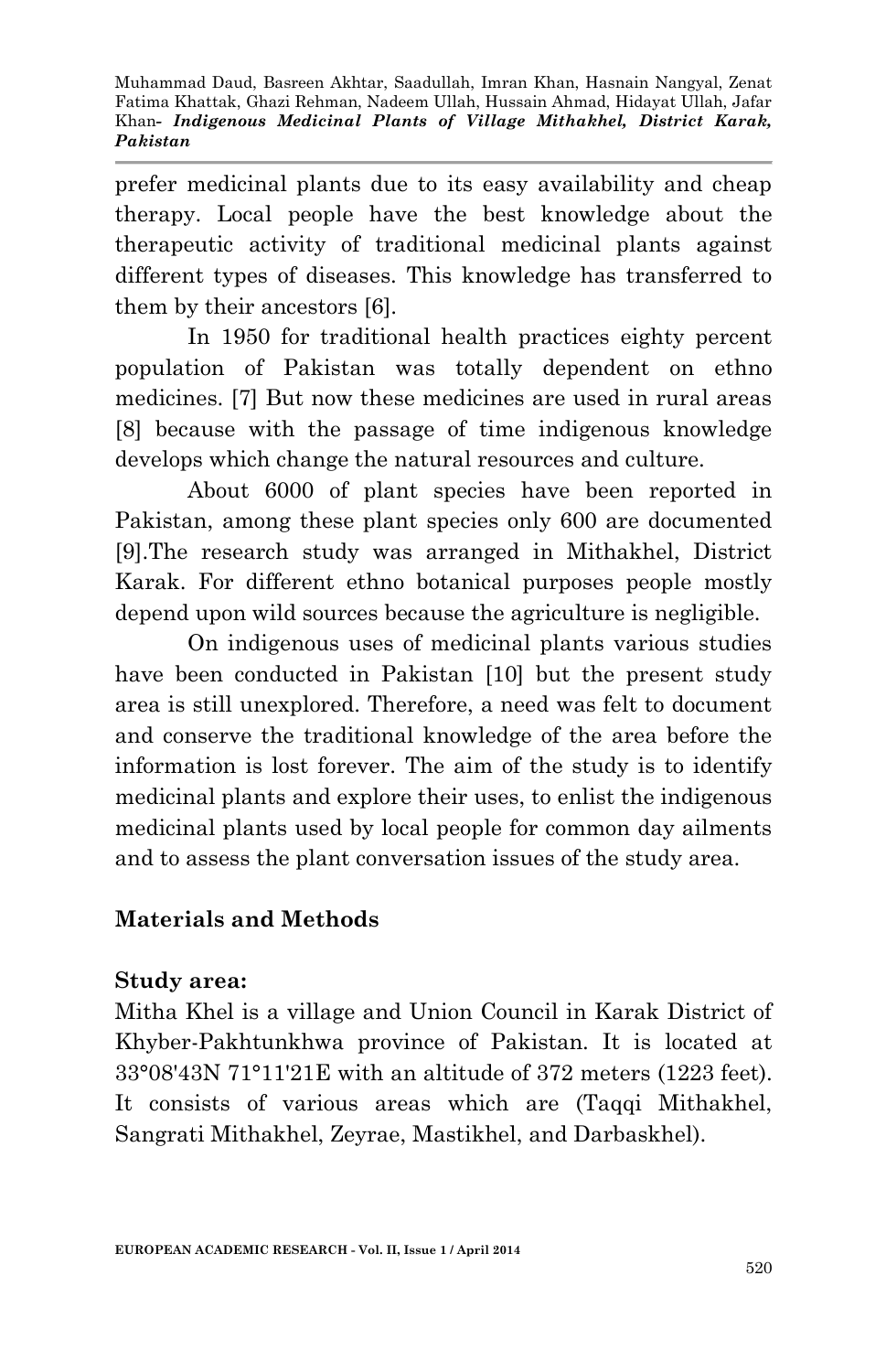## **Collection of medicinal plants data:**

Ten (10) Trips were arranged to twenty (20) different sites of Village Mithakhel District Karak Kpk, Pakistan to explore and collect important medicinal plants during 2013.A total of 47 medicinal plants were collected.

## **Exploration of medicinal plants:**

For proper guidance and collection of plants map of Mithakhel was obtained from concerned office. A proforma was design to explore the medicinal plants of study area. i: e name of plant, Vernacular/Local name, Family of plant, Part use in medicine and its medicinal uses.

## **Results and Discussion**

## **List of medicinal plants:**

During summer and winter season total 47 Medicinal plant species belonging to 24 families were collected. Information regarding their botanical name, vernacular name, family, part used and their medicinal uses are listed in the Check List (Table.1).

| <b>Botanical</b> | Vernacular | Family    | Part      | <b>Uses</b>                |
|------------------|------------|-----------|-----------|----------------------------|
| Name             | name       |           | use       |                            |
| Abelmoschus      | Bhindae    | Malvaceae | <b>WP</b> | Used as Laxative;          |
| esculentus       |            |           |           | Used in Constipation;      |
| Moench           |            |           |           | Dry Plant is used as Fuel. |
| Acacia           | Palosa     | Mimosacea | <b>WP</b> | Used in Diarrhea           |
| modesta Wall     |            | е         |           | treatment;                 |
|                  |            |           |           | Used in Dysentery;         |
|                  |            |           |           | Dry Plant is used in       |
|                  |            |           |           | manufacturing of tooth     |
|                  |            |           |           | brush.                     |
| Acacia           | Kikar      | Mimosacea | WP        | Used in Diarrhea           |
| nilotica L       |            | e         |           | treatment;                 |
|                  |            |           |           | Used in Dysentery;         |
|                  |            |           |           | Dry Plant is used in       |
|                  |            |           |           | manufacturing of tooth     |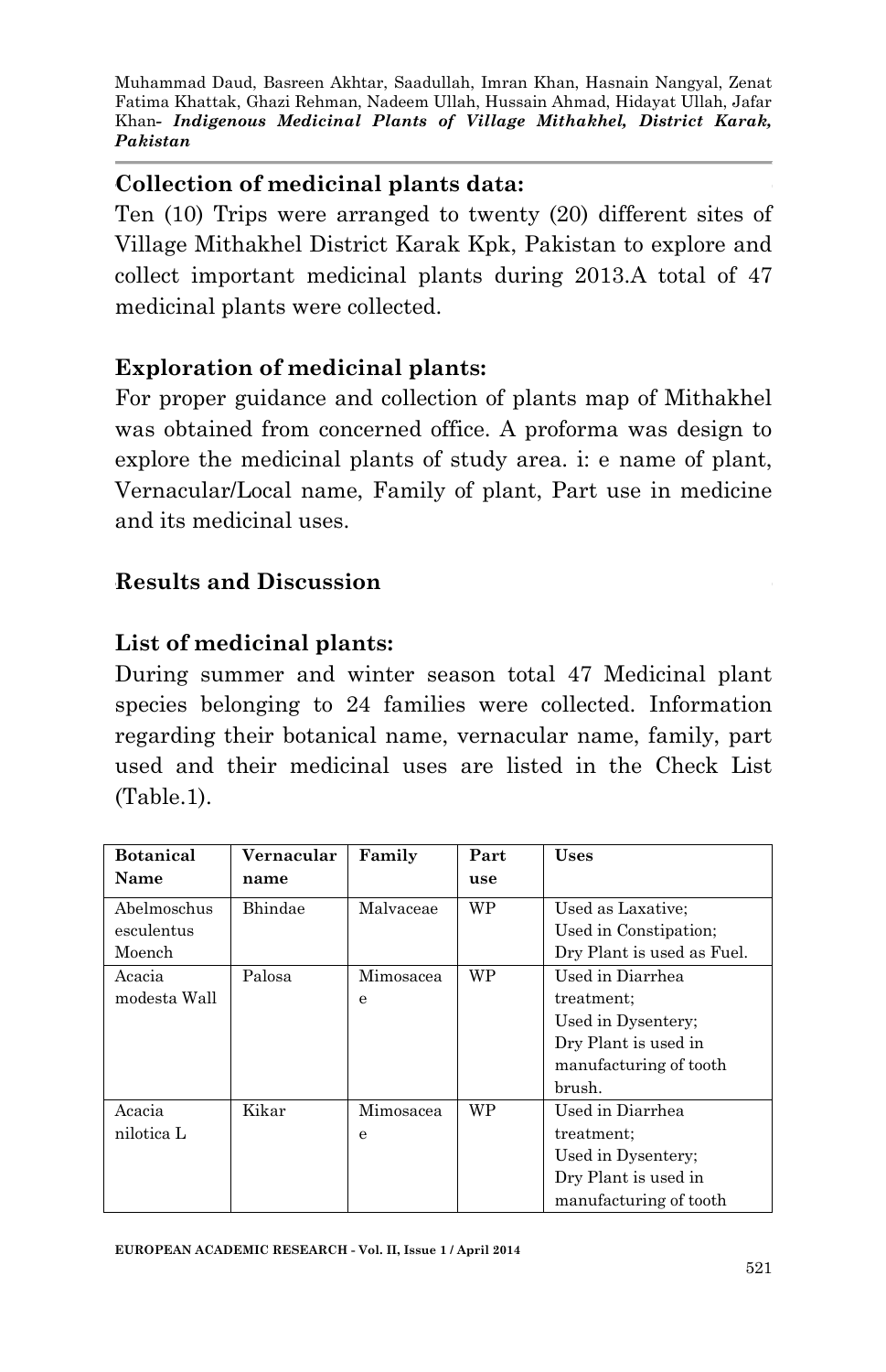|                 |             |                   |           | brush.                      |
|-----------------|-------------|-------------------|-----------|-----------------------------|
|                 |             |                   |           |                             |
| Albezzia        | Sreen       | Mimosacea         | <b>WP</b> | Whole Plant is used in      |
| lebbeck (L)     |             | e                 |           | Timber:                     |
| Benth           |             |                   |           | Used in Furniture;          |
|                 |             |                   |           | Also used for Ornamental    |
|                 |             |                   | B&L       | purpose.                    |
| Allium cepa L   | Pyooz       | Alliaceae         |           | The bulb and leaves are     |
|                 |             |                   |           | used as Condiment &         |
|                 |             |                   |           | Flavoring agent             |
| Allium          | Weza        | Alliaceae         | B&L       | The bulb and leaves are     |
| sativum L       |             |                   |           | used as Condiment &         |
|                 |             |                   |           | Flavoring agent.            |
| Amaranthus      | Ranzaka     | Amarantha         | WP        | Used as Vegetables;         |
| viridus         |             | ceae              |           | Used as Tonic               |
| L               |             |                   |           | Fodder for animals.         |
| Aspodelus       | Jungli pyoz | Liliaceae         | WP        | Its seeds are applied to    |
| tenuifolius     |             |                   |           | inflamed parts.             |
| Caven           |             |                   |           |                             |
| Avena sativa    | Karyana     | Poaceae           | <b>WP</b> | It is used as a Fodder;     |
| L               |             |                   |           | In dry form it is used as   |
|                 |             |                   |           | Fuel.                       |
| <b>Brassica</b> | Woeri       | <b>Brassicace</b> | <b>WP</b> | Used as Fodder;             |
| compestris      |             | ae                |           | Used as Tonic:              |
| L               |             |                   |           | Used as Laxative and        |
|                 |             |                   |           | Purgative.                  |
| Brassica rapa   | Tepr        | <b>Brassicace</b> | Root &    | Leaves are used as Fodder;  |
| L               |             | ae                | leaves    | as laxative;                |
|                 |             |                   |           | used in Constipation;       |
|                 |             |                   |           | Roots are used as           |
|                 |             |                   |           | Vegetable.                  |
| <b>Brassica</b> | Gopa        | <b>Brassicace</b> | Flower    | Flower is used for Gas      |
| oleracea L      |             | ae                | &.        | troubles;                   |
|                 |             |                   | leaves    | Used as Vegetable;          |
|                 |             |                   |           | Leaves are used as Fodder.  |
| Calotropis      | Spulmaka    | Asclepidiac       | Stem,     | Used as bandage for         |
| procera         |             | eae               | leaves    | rheumatic joints and        |
| Willd           |             |                   | and       | swellings;                  |
|                 |             |                   | milky     | Dried stem is used as a     |
|                 |             |                   | juice     | Fuel.                       |
| Cannabis        | Bange       | Cannabina         | Leaves    | Use as cooling agent        |
| sativa L        |             | ceae              | and       | as stimulant                |
|                 |             |                   | fruits    | as tonic:                   |
|                 |             |                   |           | cure urinogenital diseases. |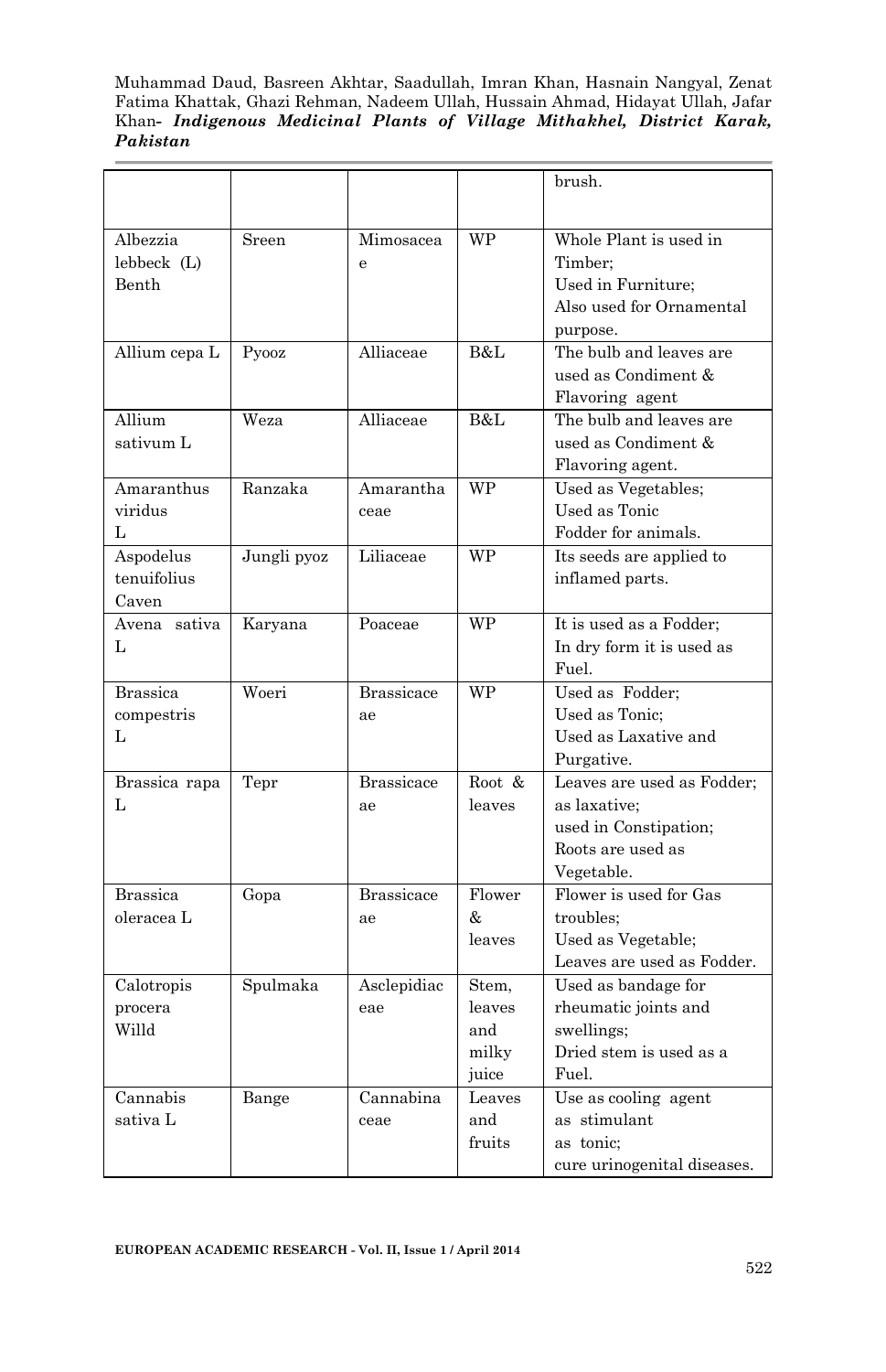Muhammad Daud, Basreen Akhtar, Saadullah, Imran Khan, Hasnain Nangyal, Zenat Fatima Khattak, Ghazi Rehman, Nadeem Ullah, Hussain Ahmad, Hidayat Ullah, Jafar Khan*- Indigenous Medicinal Plants of Village Mithakhel, District Karak, Pakistan* 

| Cynodon         | Barawa      | Poaceae           | WP        | Used as fresh fodder for                          |
|-----------------|-------------|-------------------|-----------|---------------------------------------------------|
| dectylon L      |             |                   |           | animals:                                          |
|                 |             |                   |           | Used in dysentery;                                |
|                 |             |                   |           | Vomiting, Tonic &                                 |
|                 |             |                   |           | Ornaments.                                        |
| Dalbergia       | Shawa       | Papilionace       | WP        | Used as Tooth brush;                              |
| sisso           |             | ae                |           | $\boldsymbol{\mathrm{U}\mathrm{sed}}$ in<br>Snuff |
| Roxb            |             |                   |           | preparation, Timber,                              |
|                 |             |                   |           | Furniture.                                        |
| sativa<br>Eruca | Shershum    | <b>Brassicace</b> | WP        | Used in Fever, Cold,                              |
| Mill            |             | ae                |           | Influenza                                         |
|                 |             |                   |           |                                                   |
| Saccharum       | Kana        | Poaceae           | <b>WP</b> | Soil binder;                                      |
| arundinacium    |             |                   |           | Binder making;                                    |
|                 |             |                   |           | Used as Fuel, Fodder                              |
| Morus<br>nigra  | Toor toot   | Moraceae          | WP        | Fruits are edible'                                |
| L               |             |                   |           | Leaves are used for feeding                       |
|                 |             |                   |           | silkworms;                                        |
|                 |             |                   |           | Used to cure several                              |
|                 |             |                   |           | diseases like diabetes, and                       |
|                 |             |                   |           | to reduce blood sugar level.                      |
| Morus           | Shah toot   | Moraceae          | WP        | Fruits are edible;                                |
| leavigata L     |             |                   |           | Leaves Juice keeps skin                           |
|                 |             |                   |           | smooth, healthy and                               |
|                 |             |                   |           | prevent throat infections;                        |
|                 |             |                   |           | Leaves are used as fodder                         |
|                 |             |                   |           | for cattle.                                       |
| Morus alba L    | Speen tooth | Moraceae          | <b>WP</b> | Leaves are used as silk                           |
|                 |             |                   |           | worms feed and cattle                             |
|                 |             |                   |           | feed for milk production;                         |
|                 |             |                   |           | Fruits are used for making                        |
|                 |             |                   |           | wine:                                             |
|                 |             |                   |           | Seeds are used for making                         |
|                 |             |                   |           | jam:                                              |
|                 |             |                   |           | Fruits are edible and used                        |
|                 |             |                   |           | to cure several diseases                          |
|                 |             |                   |           | like sore throat and                              |
|                 |             |                   |           | Dyspepsia.                                        |
| Tamarix         | Ghaz        | Temaricace        | WP        | Used as Germicide;                                |
| aphylla         |             | ae                |           | Used as Soil binder;                              |
|                 |             |                   |           | Used in Agricultural tools                        |
|                 |             |                   |           | and Blood Clotting.                               |
| Withnia         | Shapianga   | Malvaceae         | WP        | Used in dyspepsia &                               |
| coagulans       |             |                   |           | flatulence.                                       |
|                 |             |                   |           |                                                   |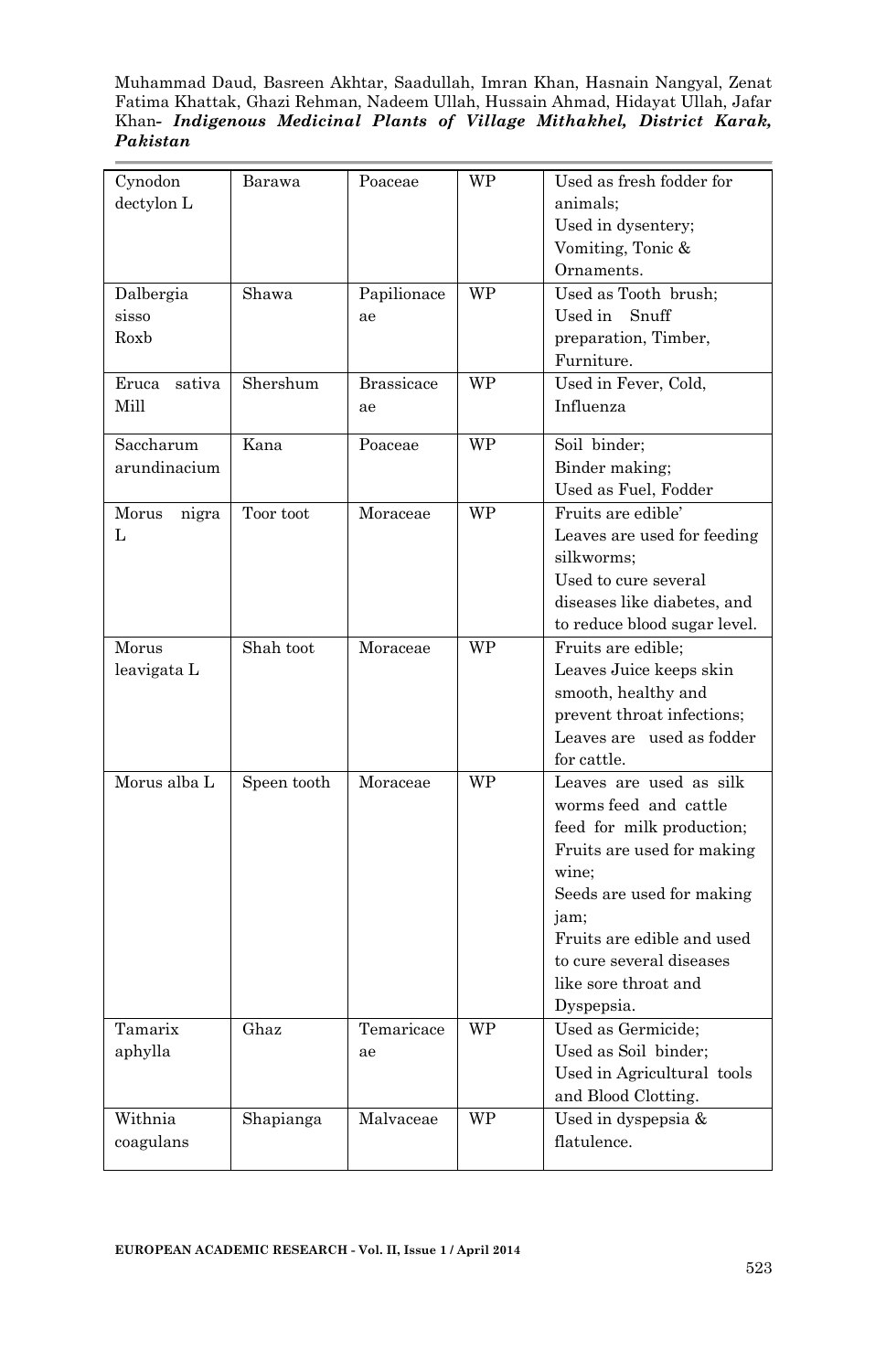Muhammad Daud, Basreen Akhtar, Saadullah, Imran Khan, Hasnain Nangyal, Zenat Fatima Khattak, Ghazi Rehman, Nadeem Ullah, Hussain Ahmad, Hidayat Ullah, Jafar Khan*- Indigenous Medicinal Plants of Village Mithakhel, District Karak, Pakistan* 

| Caralluma    | Pamana     | Asclepiada | Arial   | Used for Prevention of      |
|--------------|------------|------------|---------|-----------------------------|
| edulis       |            | ceae       | part &  | aging, Alzheimer Diabetics, |
|              |            |            | Flower  | Hypertension.               |
| Citrus limon | Nimbo      | Rutaceae   | Fruit,  | Mosquito repellant;         |
|              |            |            | Roots & | Diuretic;                   |
|              |            |            | Seeds   | Laxative;                   |
|              |            |            |         | Used in Constipation,       |
|              |            |            |         | Diarrhea, Skin disease,     |
|              |            |            |         | Tumors, Asthma, Cough,      |
|              |            |            |         | Vomiting                    |
| Citrus       | Malta      | Rutaceae   | Fruit,  | Used in Back pain, Ulcer,   |
| maxima       |            |            | Roots & | Cough;                      |
|              |            |            | Seeds   | Used as Anti-oxidant,       |
|              |            |            |         | Anti-cancer, Anti-viral,    |
|              |            |            |         | Antidiabetic;               |
|              |            |            |         | Used in Vomiting,           |
|              |            |            |         | Nervous disorder,           |
|              |            |            |         | Antiallergic, Analgesic.    |
| Datura alba  | Burbaka    | Solanaceae | Seeds,  | Used in Asthma,             |
|              |            |            | Fruit,  | Muscle spasm,               |
|              |            |            | Leaves  | Whooping cough,             |
|              |            |            | &       | Ulcer,                      |
|              |            |            | Bark    | Hemorrhoids,                |
|              |            |            |         | Rheumatism                  |
| Dodonaea     | Zerawana   | Sapindacea | Leaves  | Used as Astringent,         |
| viscose      |            | è          | &       | Diaphoretic,                |
|              |            |            | Bark    | Toothache,                  |
|              |            |            |         | Sore throat.                |
|              |            |            |         | Wounds,                     |
|              |            |            |         | Skin rashes.                |
|              |            |            |         | Fever treatment.            |
| Eriobotrya   | Alokat     | Rosaceae   | Leaves  | Used as Sedative,           |
| japonica     |            |            | &       | Used in Vomiting,           |
|              |            |            | Fruit   | Expectorant, Diarrhea,      |
|              |            |            |         | Depression                  |
| Fagonia      | Spelaghzii | Zygophylla | Arial   | Used in Stomach trouble,    |
| cretica      |            | ceae       | parts   | Small pox, Skin disease,    |
|              |            |            |         | Fever, Thirst, Vomiting,    |
|              |            |            |         | Urine problem               |
| Ficus carica | Inzar      | Moraceae   | Fruit & | Used as Laxative, Mouth     |
|              |            |            | Latex   | cleaner, Bronchitis, Cough, |
|              |            |            |         | Skin sagging                |
| Lycopersicum | Tamatar    | Solanaceae | Fruit   | Used as Furuncles,          |
| esculentum   |            |            |         | Scorpion and other insect   |
|              |            |            |         | bite,                       |
|              |            |            |         | Kidney and<br>liver         |
|              |            |            |         | problem, Digestion          |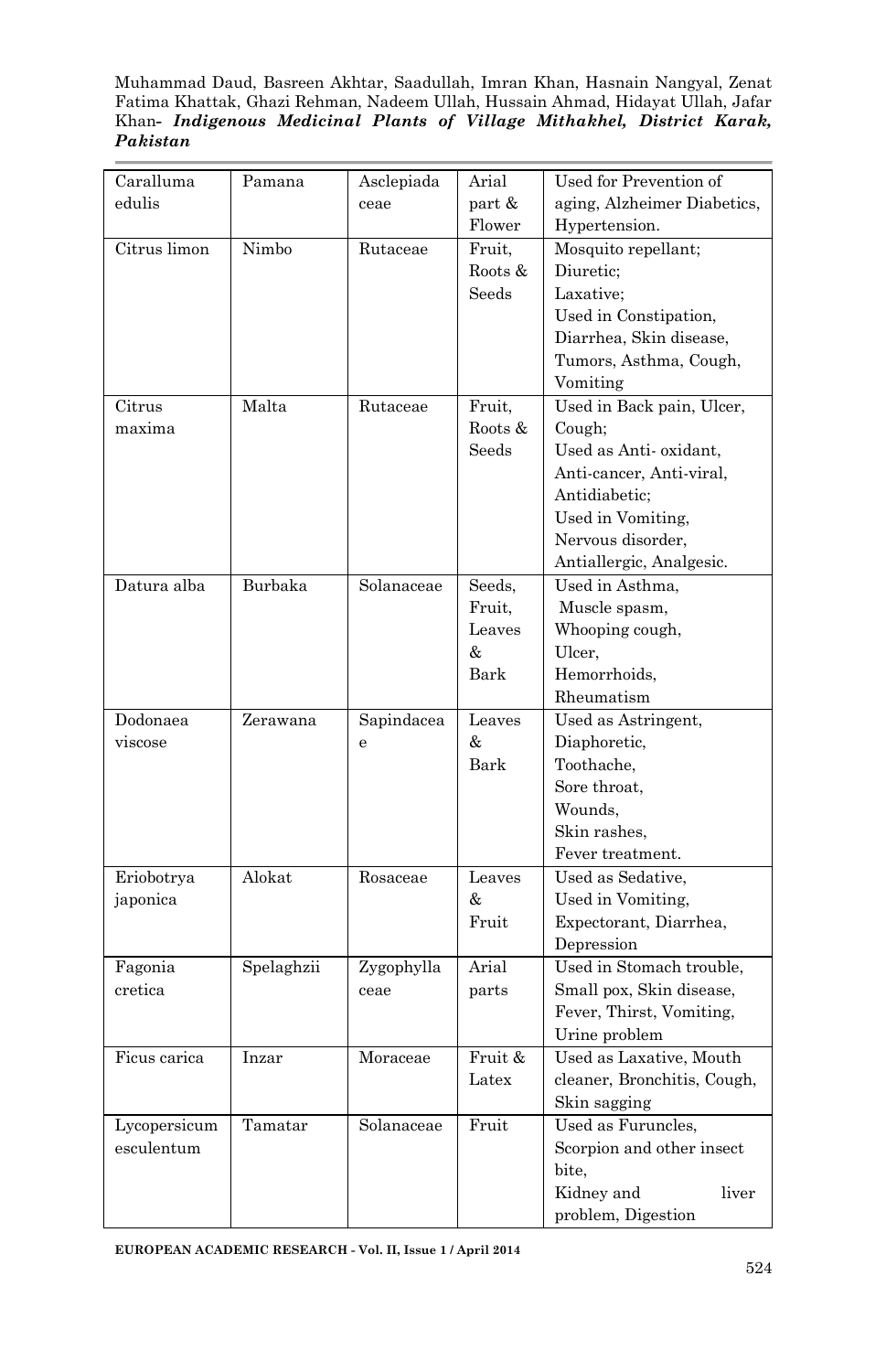Muhammad Daud, Basreen Akhtar, Saadullah, Imran Khan, Hasnain Nangyal, Zenat Fatima Khattak, Ghazi Rehman, Nadeem Ullah, Hussain Ahmad, Hidayat Ullah, Jafar Khan*- Indigenous Medicinal Plants of Village Mithakhel, District Karak, Pakistan* 

| Melia       | Bakana      | Meliaceae  | Bark,   | Used for treating Burns,    |
|-------------|-------------|------------|---------|-----------------------------|
| azedarach   |             |            | ripen   | Gingivitis, Gonorrhea,      |
|             |             |            | fruit   | Headache, Piles, Pyrexia,   |
|             |             |            | &Gum    | Diabetes, Spleen            |
|             |             |            |         | enlargement                 |
| Mentha      | Lewanae     | Lamiaceae  | WP, Oil | Used in Stomachache,        |
| sylvestris  | Vellana     |            | &       | Chest pain, Teeth           |
|             |             |            | Powder  | whitening, Diuretic, Anti-  |
|             |             |            |         | pyretic, Insect bite        |
| Mentha      | Vellana     | Lamiaceae  | WP      | Used as Carminative,        |
| viridis     |             |            |         | Antispasmodic, Stimulant,   |
|             |             |            |         | Scalding of urine,          |
|             |             |            |         | Suppressed urine, Painful   |
|             |             |            |         | hemorrhoids                 |
| Morus alba  | Bedana toot | Moraceae   | Leaves. | Used against food           |
|             |             |            | Fruit.  | poisoning of                |
|             |             |            | Root &  | Microorganism, Leukemia,    |
|             |             |            | Root    | Hypoglycemia, Neuro-        |
|             |             |            | bark    | protective, Dyspepsia,      |
|             |             |            |         | Cough                       |
| Nanorrhops  | Mazara      | Arecaceae  | Leaves  | Used as Purgative,          |
| richiana    |             |            |         | Diarrhea, Dysentery         |
| Peganum     | Sponda/     | Zygophylla | Seeds   | Used in Menstrual           |
| harmala     | Spellanii   | ceae       |         | problems, Mental &          |
|             |             |            |         | nervous illness, Digestive, |
|             |             |            |         | Diuretic, Narcotic Against  |
|             |             |            |         | tapeworm, Baldness,         |
|             |             |            |         | Ophthalmic, Stomach         |
|             |             |            |         | problem, Urinary & sexual   |
|             |             |            |         | Problem                     |
| Prunus      | Alocha      | Rosaceae   | Fruit & | Used as Laxative,           |
| domestica   |             |            | Bark    | Used in Hypertension        |
|             |             |            |         | treatment                   |
|             |             |            |         | Nausea, Asthma,             |
|             |             |            |         | Fever, Miscarriage,         |
|             |             |            |         | Vomiting, Headache.         |
| Prunus      | Mandatha    | Rosaceae   | Seeds & | Used as Asthma,             |
| arminiaca   |             |            | Fruit   | Used as Expectorant and     |
|             |             |            |         | Constipation                |
| Psidium     | Amrood      | Myrtaceae  | Leaves, | Used in Diarrhea.           |
| guajava     |             |            | Fruit & | Menstrual problem,          |
|             |             |            | Juice   | Mouth ulcer,                |
|             |             |            |         | Active against amoeboid     |
|             |             |            |         | dysentery                   |
| Pyrus malus | ManRa       | Rosaceae   | Fruit   | Used as Tonic.              |
|             |             |            |         | Used in Constipation,       |
|             |             |            |         |                             |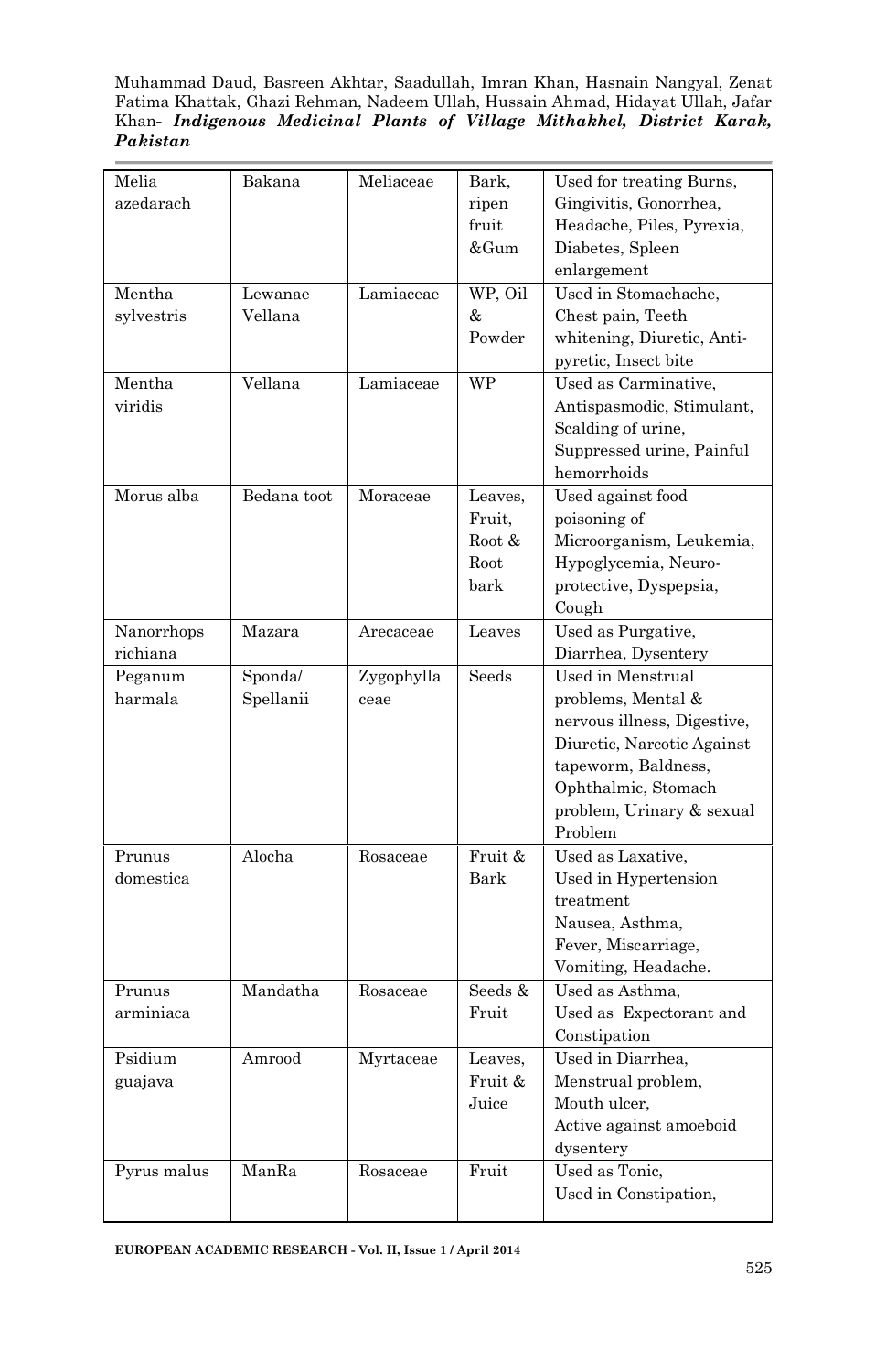|                  |          |            |                | Used as Astringent.       |
|------------------|----------|------------|----------------|---------------------------|
|                  |          |            |                | Reduce cholesterol level, |
|                  |          |            |                | Heart tonic, Laxative     |
| Solanum          | Gorgorii | Solanaceae | Leaves.        | Used in Fever, Skin       |
| nigrum           |          |            | <b>Barries</b> | problems, Tumor,          |
|                  |          |            | and            | Inflammation, Ulcer, Ring |
|                  |          |            | Flower         | worm, Earache, Mouth      |
|                  |          |            |                | wash, Hepatitis, Liver    |
|                  |          |            |                | diseases                  |
| Spinacea         | Palak    | Chenopodi  | Leaves         | Used in Anemia,           |
| oleracea L.      |          | aceae      | and            | Used as Tonic and produce |
|                  |          |            | stem           | fresh blood               |
| Phoenix          | Khajoor  | Palmae     | Fruit,         | Used in Toothache.        |
| sylvestris $(L)$ |          |            | root           | Used as Tonic, Laxative   |
| Roxb.            |          |            | and            |                           |
|                  |          |            | juice          |                           |
|                  |          |            | of tree        |                           |

**Table1. Check List of Medicinally Important Flora of Mithakhel (Karak).**

Note:  $WP =$  whole plant;  $B&L =$  Bulb and leaves

## **Discussion**

The study revealed that 45 medicinal Plants belonging to 24 families were identified in the research area. The plants were found both wild types as well as cultivated. The plants examined include Abelmoschus esculentus Moench, Acacia modesta Wall, Acacia nilotica L, Albezzia lebbeck (L)Benth, Allium cepa L, Allium sativum L, Amaranthus viridus L, Aspodelus tenuifolius Caven, Avena sativa L, Brassica compestris L, Brassica rapa L, Brassica oleracea L, Calotropis procera Willd, Cannabis sativa L, Cynodon dectylon L, Dalbergia sisso Roxb, Eruca sativa Mill, Saccharum arundinacium, Morus nigra L, Morus leavigata L, Morus alba L, Tamarix aphylla, Withnia coagulans, Caralluma edulis, Citrus limon, Citrus maxima, Datura alba, Dodonaea viscose, Eriobotrya japonica, Fagonia cretica, Ficus carica, Lycopersicum esculentum, Melia azedarach, Mentha sylvestris, Mentha viridis, Morus alba, Nanorrhops richiana, Peganum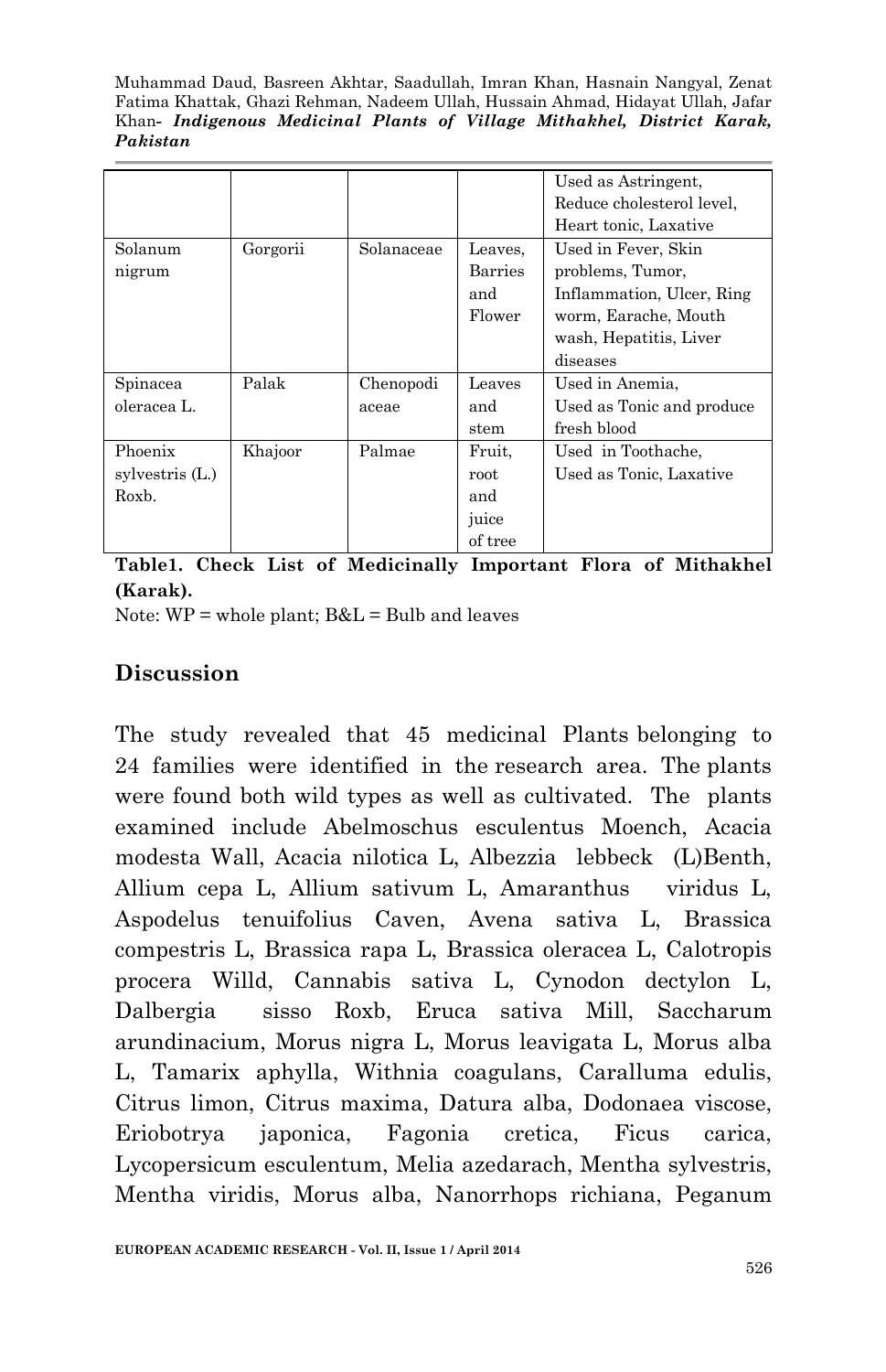harmala, Prunus domestica, Prunus arminiaca, Psidium guajava, Pyrus malus, Solanum nigrum, Spinacea oleracea L, Phoenix sylvestris (L.) Roxb. The present study brought some interesting medicinal plants to the screen like Acacia modesta wall the whole plant is use for diarrhea and dysentery. Similarly Calotropis procera wild is use in bandage for rheumatic joints and swelling. Some common plants have common uses like Pyrus malus reduce cholesterol level and also use in constipation. The fruits of Morus Nigra L are extensively use in curing diabetes and also use to reduce sugar Level. Its leaves are used for feeding silk worm. Similarly Datura alba is used for hemorrhoids and whooping cough. Morus alba L its leaves are used to feed cattle for milk production, fruits are edible used for making wine and also used to cure several disease like sore throat and Dyspepsia, seed are used for making jam. Leaves of Cannabis Sativa L are used as cooling agent and to cure urinogenital disease. The fruit of citrus maxima are edible. All members of community in the area use medicinal plants. Some wild plants like Peganum harmala seed are used in menstrual problem and mental nervousness. Caralluma edulis arial part and flower are used for prevention of aging and Alzheimer. Various parts of the plants are used in curing different ailments. During the research project it was noted that the wealth of medicinal flora of Village Mithakhel District Karak are not fully exploited. Some medicinally important plant species are fast dwindling, which are mainly due to human interference. So, the area needs proper protection for the conservation and survival bioresources. The medicinal plants can be protected by the conservation program of local people. Regularly chemical screening of medicinal plants and their useful parts collected from the fields in different seasons may be activated. The oil bearing medicinal plants should be fenced for chemical and biological investigation, as well as for preventing overgrazing,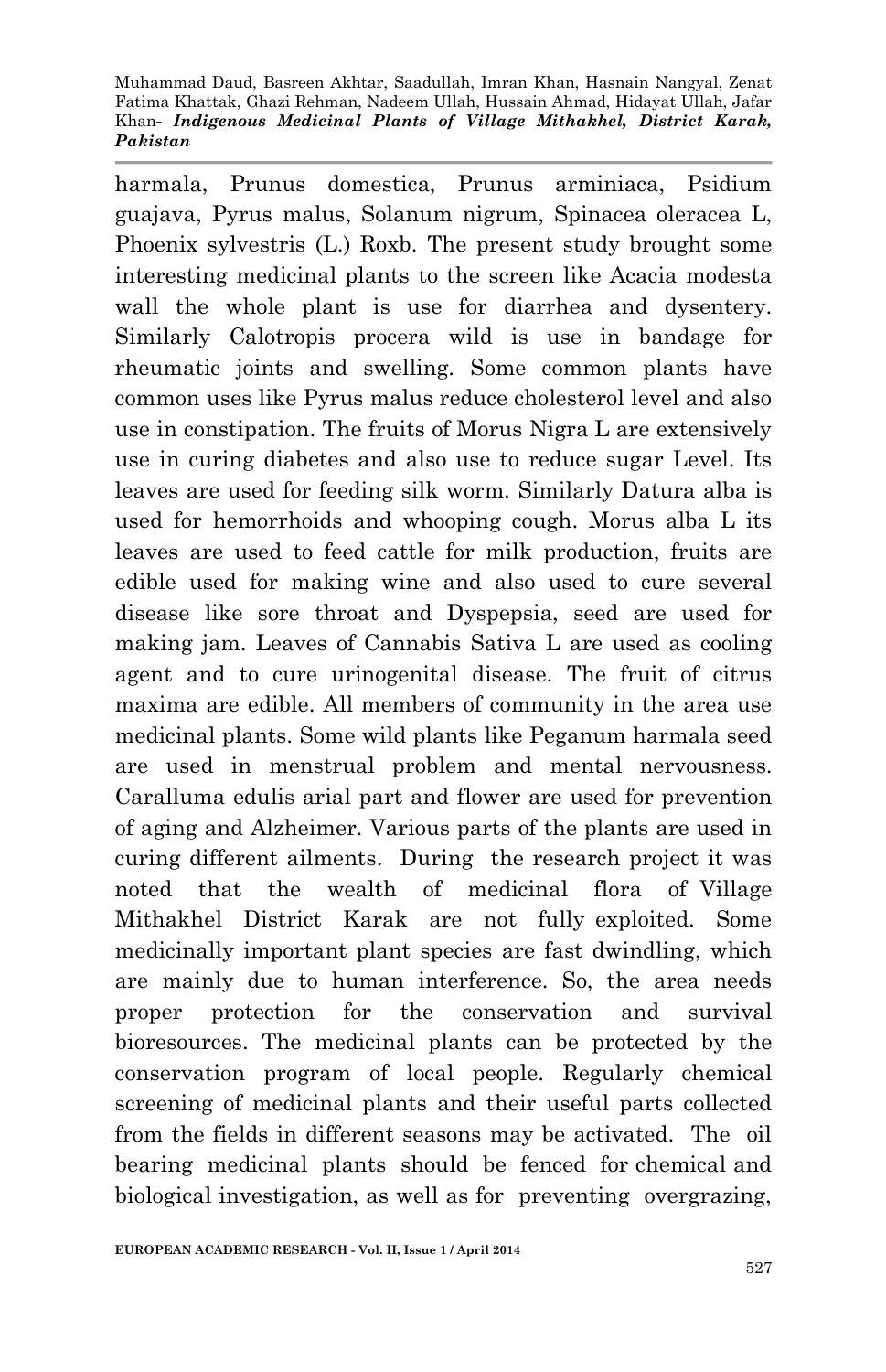cutting and use as a fuel (wood).



**Fig 1**: **Distribution of genra among different families**

| S.NO | Family name         | No of genra    |
|------|---------------------|----------------|
| 1.   | Palmae              | 1              |
| 2.   | Malvaceae           | $\overline{2}$ |
| 3.   | Mimosaceae          | 3              |
| 4.   | Alliaceae           | $\overline{2}$ |
| 5.   | Amaranthaceae       | 1              |
| 6.   | Liliaceae           | 1              |
| 7.   | Poaceae             | 3              |
| 8.   | <b>Brassicaceae</b> | 4              |
| 9.   | Asclepidiaceae      | 1              |
| 10.  | Cannabinaceae       | 1              |
| 11.  | Papilionaceae       | 1              |
| 12.  | Zygophyllaceae      | $\overline{2}$ |
| 13.  | Moraceae            | 5              |
| 14.  | Temaricaceae        | 1              |
| 15.  | Asclepiadaceae      | 1              |
| 16.  | Rutaceae            | $\overline{2}$ |
| 17.  | Solanaceae          | 3              |
| 18.  | Sapindaceae         | 1              |
| 19.  | Rosaceae            | 4              |

**EUROPEAN ACADEMIC RESEARCH - Vol. II, Issue 1 / April 2014**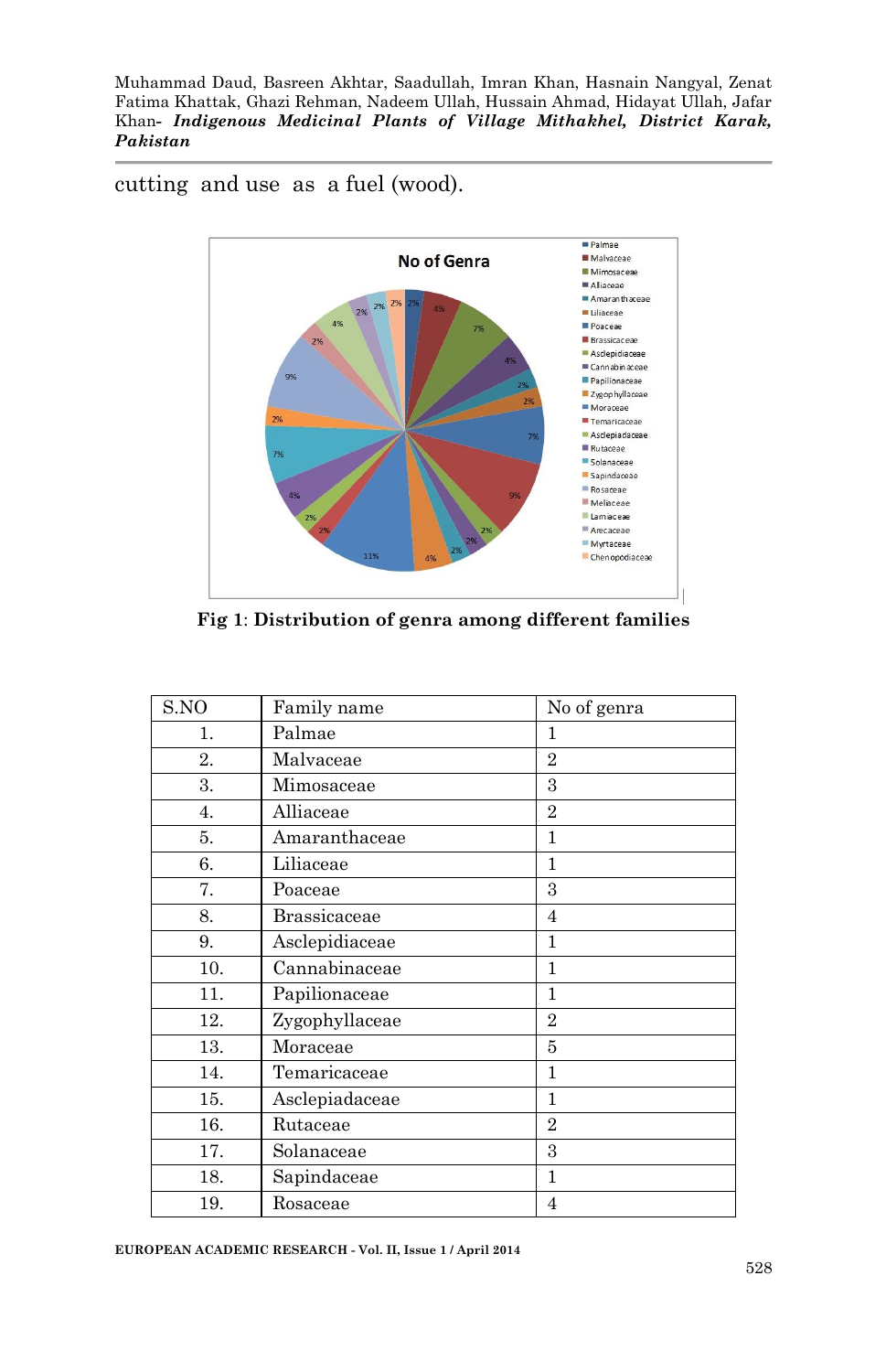| 20. | Meliaceae      |   |
|-----|----------------|---|
|     | Lamiaceae      | c |
| 22. | Arecaceae      |   |
| 23. | Myrtaceae      |   |
| 24. | Chenopodiaceae |   |

**Table 2: List of Families having number of genra**

#### **Conclusion:**

During session 2013, the research study was conducted in Mithakhel (Karak) which showed that the plant species are less as compared to the total area .This is due to scattered population, scanty rainfall and no proper irrigation system. As there are no advanced facilities in the area, most of the people use these plants for medicinal purpose for treating different diseases. The older people of this area knew the medicinal importance of these plants and they impart this knowledge to their Youngers. In this research the medicinally important plants were identified, classified and collected. The results showed that this area contain a valuable plant species which need conservation and proper management.

#### **BIBLIOGRAPHY:**

- Ali, S.I. 2008. "The significance of flora with special reference to Pakistan." *Pak J Bot* 30:967–971 [10]
- Bako, S.P., Bakfur, M.J., John, I., and Bala, E.I. 2005. "Ethnomedicinal and phytochemical profile of some savanna plant species in Nigeria." *Int J Bot* 1:147–150. [2]
- Hocking, G.M. 1958. "Pakistan medicinal plants." *Qualitas Plantarium Ethnobotanical Material Vegetablies* 5:145– 153. [7]
- Ibrar, M., Hussain, F., and Sultan, A. 2007. "Ethnobotanical studies on plant resources of Ranyal Hills, District